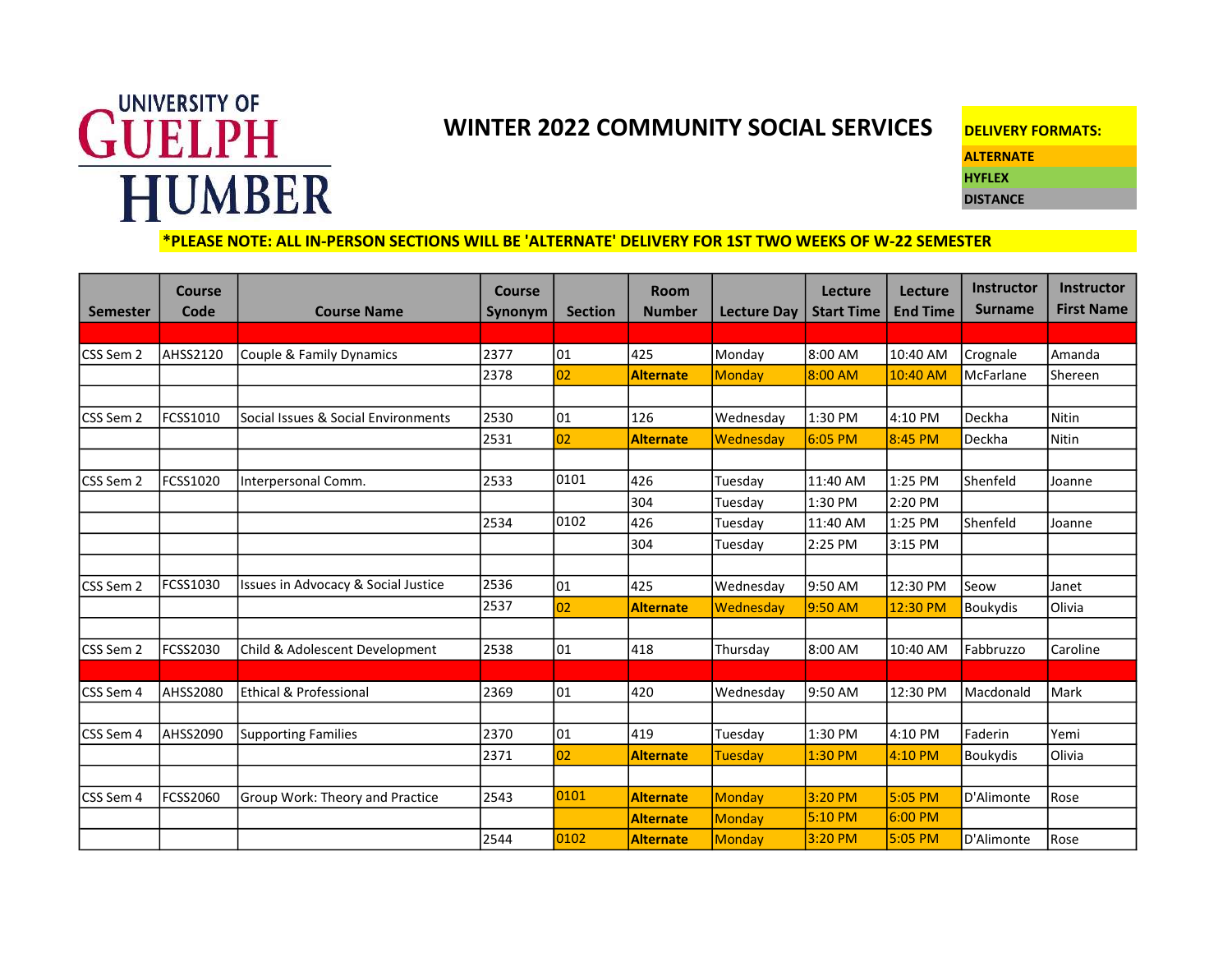|           |          |                                   |      |      | <b>Alternate</b> | Monday         | 6:05 PM  | 6:55 PM  |                      |          |
|-----------|----------|-----------------------------------|------|------|------------------|----------------|----------|----------|----------------------|----------|
|           |          |                                   | 2545 | 0103 | <b>Alternate</b> | <b>Monday</b>  | 3:20 PM  | 5:05 PM  | D'Alimonte           | Rose     |
|           |          |                                   |      |      | <b>Alternate</b> | <b>Monday</b>  | 7:00 PM  | 7:50 PM  |                      |          |
|           |          |                                   |      |      |                  |                |          |          |                      |          |
| CSS Sem 4 | FCSS2040 | <b>Foundations Practicum</b>      | 2539 | 0101 | 304              | Friday         | 8:55 AM  | 10:40 AM | Van Dekerkho Lindsay |          |
|           |          |                                   |      |      | Off-Campus       | Thursday       | 8:00 AM  | 5:10 PM  |                      |          |
|           |          |                                   | 2540 | 0102 | 304              | Friday         | 8:55 AM  | 10:40 AM | Van Dekerkho Lindsay |          |
|           |          |                                   |      |      | Off-Campus       | Thursday       | 8:00 AM  | 5:10 PM  |                      |          |
|           |          |                                   | 2541 | 0203 | 304              | Friday         | 10:45 AM | 12:30 PM | Van DekerkhoLindsay  |          |
|           |          |                                   |      |      | Off-Campus       | Thursday       | 8:00 AM  | 5:10 PM  |                      |          |
|           |          |                                   | 2542 | 0204 | 304              | Friday         | 10:45 AM | 12:30 PM | Van Dekerkho Lindsay |          |
|           |          |                                   |      |      | Off-Campus       | Thursday       | 8:00 AM  | 5:10 PM  |                      |          |
|           |          | *ELECTIVE                         |      |      |                  |                |          |          |                      |          |
|           |          |                                   |      |      |                  |                |          |          |                      |          |
| CSS Sem 6 | FCSS3020 | Diversity in Social Work Practice | 2547 | 01   | 303              | Wednesday      | 10:45 AM | 1:25 PM  | Crognale             | Amanda   |
|           |          |                                   | 2548 | 02   | <b>Alternate</b> | Wednesday      | 10:45 AM | 1:25 PM  | Leahy                | Rubina   |
|           |          |                                   |      |      |                  |                |          |          |                      |          |
| CSS Sem 6 | FCSS3060 | <b>Crisis Intervention</b>        | 2553 | 01   | 424              | Tuesday        | 1:30 PM  | 4:10 PM  | Woodcock             | Danielle |
|           |          |                                   | 2554 | 02   | <b>Alternate</b> | <b>Tuesday</b> | 1:30 PM  | 4:10 PM  | Selles               | Theo     |
|           |          |                                   |      |      |                  |                |          |          |                      |          |
| CSS Sem 6 | FCSS3040 | Counselling: Advanced Practice    | 2549 | 0101 | 426              | Tuesday        | 8:00 AM  | 9:45 AM  | Baker                | Sabrina  |
|           |          |                                   |      |      | 304              | Tuesday        | 9:50 AM  | 11:35 AM |                      |          |
|           |          |                                   | 2550 | 0102 | 426              | Tuesday        | 8:00 AM  | 9:45 AM  | Baker                | Sabrina  |
|           |          |                                   |      |      | 304              | Tuesday        | 9:50 AM  | 11:35 AM |                      |          |
|           |          |                                   | 2551 | 0103 | 426              | Tuesday        | 8:00 AM  | 9:45 AM  | Baker                | Sabrina  |
|           |          |                                   |      |      | 304              | Tuesday        | 11:40 AM | 1:25 PM  |                      |          |
|           |          |                                   | 2552 | 0104 | 426              | Tuesday        | 8:00 AM  | 9:45 AM  | Baker                | Sabrina  |
|           |          |                                   |      |      | 304              | Tuesday        | 11:40 AM | 1:25 PM  |                      |          |
|           |          |                                   |      |      |                  |                |          |          |                      |          |
| CSS Sem 6 | FCSS3130 | Intermediate Practicum II         | 2557 | 0101 | 304              | Monday         | 8:00 AM  | 9:45 AM  | Shenfeld             | Joanne   |
|           |          |                                   |      |      | Off-Campus       | Thursday       | 8:00 AM  | 5:10 PM  |                      |          |
|           |          |                                   |      |      | Off-Campus       | Friday         | 8:00 AM  | 5:10 PM  |                      |          |
|           |          |                                   | 2558 | 0202 | 304              | Monday         | 9:50 AM  | 11:35 AM | Shenfeld             | Joanne   |
|           |          |                                   |      |      | Off-Campus       | Thursday       | 8:00 AM  | 5:10 PM  |                      |          |
|           |          |                                   |      |      | Off-Campus       | Friday         | 8:00 AM  | 5:10 PM  |                      |          |
|           |          |                                   | 2559 | 0303 | 304              | Monday         | 11:40 AM | 1:25 PM  | Shenfeld             | Joanne   |
|           |          |                                   |      |      | Off-Campus       | Thursday       | 8:00 AM  | 5:10 PM  |                      |          |